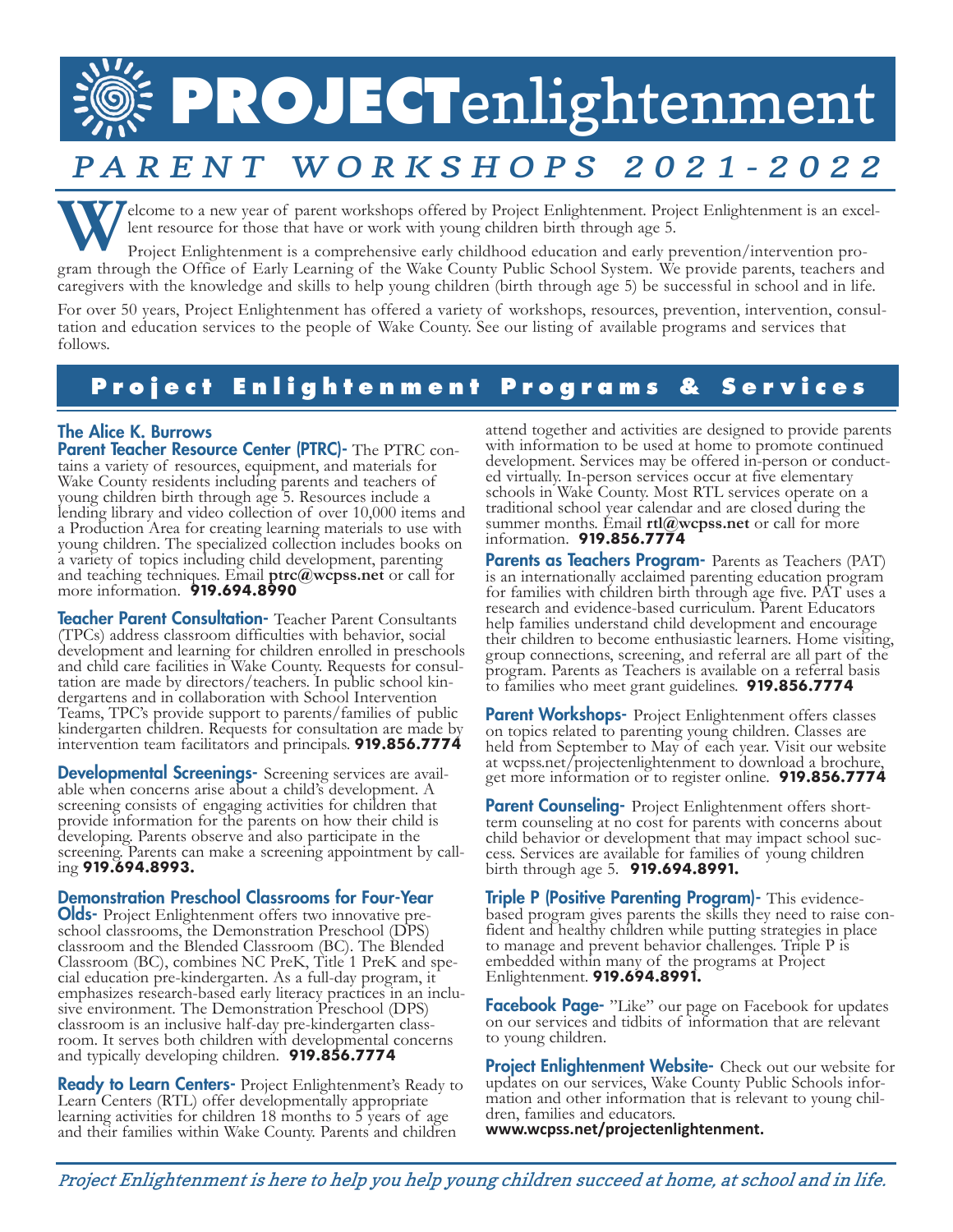## **Parent Workshops 2021-2022**

#### *~ SPECIAL NOTE ~*

*Project Enlightenment is offering both virtual and in-person workshop sessions. Please read each workshop description carefully so you will know the type of session that is being offered. Virtual workshops will happen in real time and per WCPSS policy cannot be recorded for later viewing and may not be recorded by participants.* 

### **The Language of Self-Control**

*For families with children 3 to 6 years of age.*

What is self-regulation and how can the power of self-control be taught? In this workshop participants will learn strategies to interact with their child that teach self-control and support the development of self-regulation.

This workshop is offered twice during the year.

Course No.: PVB2201-Virtual Date: September 28, 2021 Registration Deadline: Sept. 21, 2021 **Time:** 6:30 - 8:00 p.m. **Location: Project Enlightenment** Cost: \$22/person, \$33/couple

#### **The Outdoorsy Family:** *Fostering a Love for Nature and Outdoor Play For families with children 3 to 6 years of age.*

In this workshop, parents will learn fun and educational ways to connect with their children outdoors. Spending time in nature provides numerous physical and mental health benefits for both children and adults. Participants will learn what the research shows and will leave with practical tools for making outdoor time safe, meaningful, and enjoyable for everyone involved.

Course No.: PVB2202- Virtual Date: October 14, 2021 Registration Deadline: Oct. 7, 2021 Time: 6:30 - 8:00 p.m. **Location: Project Enlightenment** Cost: \$22/person, \$33/couple

#### **Understanding and Supporting your Intense, Challenging or Highly Active Child**

*For families with children 3 to 6 years of age.* 

Is your child, intense, challenging or active? In this workshop participants will identify factors that contribute to these types and behaviors and strategies for helping these children overcome them. when necessary.

This workshop is offered twice during the year.

#### **Understanding and Supporting your Intense, Challenging or Highly Active Child (cont.)**

Course No.: PVB2203- Virtual Date: October 26, 2021 Registration Deadline: Oct. 19, 2021 Time: 6:30 - 8:00 p.m. **Location: Project Enlightenment** Cost: \$22/person, \$33/couple

#### **Parenting and Tackling the Toddler Years**

#### *For families with children 15 months to 3 years of age.*

Ahh! The toddler years! A time of great cognitive, social and emotional development! Join us for this informative workshop as we learn all about Toddler's unique developmental needs, the importance of routines and play, ways to foster independence and self-esteem and the importance of language and emotional literacy development. Common challenging behaviors that the toddler years present will be reviewed, and participants will leave with practical tips and strategies to lessen these behaviors.

This workshop is offered twice during the year.

Course No.: PVB2204- Virtual Date: November 3, 2021 Registration Deadline: Oct. 28, 2021 **Time:** 6:30 - 8:00 p.m. **Location:** Project Enlightenment Cost: \$22/person, \$33/couple

#### **The Many Faces of Anxiety in Young Children**

#### *For families with children 3 to 6 years of age.*

Anxiety in young children may look like clinginess, fear, and worry, but it may also look like irritability and difficulty focusing. In this workshop, participants will learn how to view some challenging behaviors through the lens of Anxiety, rather than just misbehavior. Specific strategies will be shared to enable parents to support their children.

This workshop is offered twice during the year.

#### **The Many Faces of Anxiety in Young Children (cont.)**

Course No.: PVB2205- Virtual Date: November 16, 2021 Registration Deadline: Nov. 9, 2021 Time: 6:30 - 8:00 p.m. **Location: Project Enlightenment** Cost: \$22/person, \$33/couple

#### **Parenting Through Power Struggles:** *This Too Shall Pass!*

*For families with children 3 to 6 years of age.*

Tantrums are a normal part of the parenting journey, but one of the most challenging to handle. This informative workshop will teach parents how to recognize triggers and respond in new ways that are calming, neutral, and productive. This workshop will provide strategies not only to survive the meltdowns, but to actually learn from them.

Course No.: PVB2206- Virtual Date: December 8, 2021

Registration Deadline: Dec. 1, 2021 Time: 6:30 - 8:00 p.m. **Location: Project Enlightenment** Cost: \$22/person, \$33/couple

#### **Fostering Positive Sibling Relationships**

#### *For families with children 3 to 6 years of age.*

Sibling relationships sometimes foster jealousy and competition, but with some guidance they have the potential to teach kids how to get along well with others. Learn practical skills to help kids share, reduce sibling rivalry, and create more peaceful interactions between siblings.

Course No.: PPB2207- In-Person Date: January 19, 2022 Registration Deadline: Jan. 12, 2022 **Time:** 6:30 - 8:30 p.m. **Location: Project Enlightenment** Cost: \$22/person, \$33/couple

Serving young children and the adults in their lives for 50 plus years!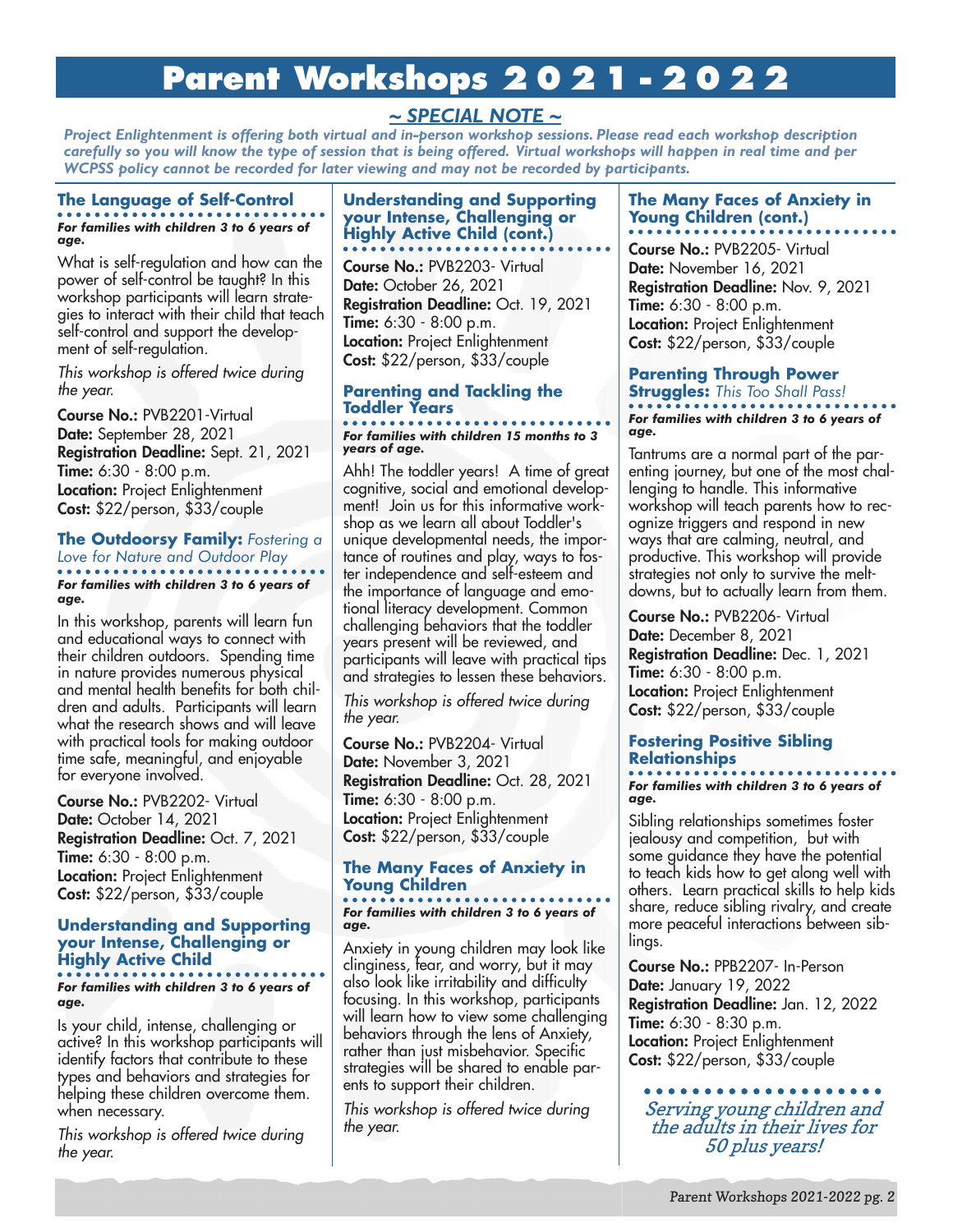## **Parent Workshops 2021-2022**

#### **Taking Care of Baby and YOU!** *For families with babies ages 3 months through one year.*

You've got the baby, but who has you? Join us as we share activities on how to connect, care and optimize your baby's development while not forgetting about exploring ways to help take care of YOU as well!

Course No.: PPB2208- In-Person Date: January 27, 2022 Registration Deadline: Jan. 20, 2022 Time: 6:30 - 8:30 p.m. **Location: Project Enlightenment** Cost: \$22/person, \$33/couple

#### **Understanding the Minds of Boys**

*For families with children 3 to 6 years of age.*

Boys have their own way of seeing and interacting with the world that so often leads to the mistaken impression that boys are difficult to manage and teach. Boys are also more likely to receive disciplinary actions and have achievement gaps in school. Find out how neurological and hormonal differences impact boys' behavior and learning.

Course No.: PPB2209- In-Person Date: February 10, 2022 Registration Deadline: Feb. 3, 2022 Time: 6:30 - 8:30 p.m. **Location: Project Enlightenment** Cost: \$22/person, \$33/couple

## **The Language of Self-Control**

*For families with children 3 to 6 years of age.*

What is self-regulation and how can the power of self-control be taught? In this workshop participants will learn ways to interact with their child that teach selfcontrol and support the development of self-regulation.

Course No.: PPB2210- In-Person Date: February 15, 2022 Registration Deadline: Feb. 8, 2022 Time: 6:30 - 8:30 p.m. **Location: Project Enlightenment** Cost: \$22/person, \$33/couple

#### **Understanding and Supporting your Intense, Challenging or Highly Active Child**

*For families with children 3 to 6 years of age.*

Is your child, intense, challenging or active? In this workshop participants will identify factors that contribute to these types and behaviors and strategies for helping these children overcome them. when necessary.

Course No.: PPB2211- In-Person Date: March 15, 2022 Registration Deadline: Mar. 8, 2022 Time: 6:30 - 8:30 p.m. **Location:** Project Enlightenment Cost: \$22/person, \$33/couple

#### **Parenting and Tackling the Toddler Years**

#### *For families with children 15 months to 3 years of age*

Ahh! The toddler years! A time of great cognitive, social and emotional development! Join us for this informative workshop as we learn all about Toddler's unique developmental needs, the importance of routines and play, ways to foster independence and self-esteem and the importance of language and emotional literacy development. Common challenging behaviors that the toddler years present will be reviewed, and participants will leave with practical tips and strategies to lessen these behaviors.

Course No.: PPB2212- In-Person Date: March 29, 2022 Registration Deadline: Mar. 22, 2022 Time: 6:30 - 8:30 p.m. **Location: Project Enlightenment** Cost: \$22/person, \$33/couple

#### **The Many Faces of Anxiety in Young Children**

*For families with children 3 to 6 years of age.*

Anxiety in young children may look like clinginess, fear, and worry, but it may also look like irritability and difficulty focusing. In this workshop, participants will learn how to view some challenging behaviors through the lens of Anxiety, rather than just misbehavior. Specific strategies will be shared to enable parents to support their children.

Course No.: PPB2213- In-Person Date: April 5, 2022 Registration Deadline: Mar. 28, 2022 Time: 6:30 - 8:30 p.m. **Location: Project Enlightenment** Cost: \$22/person, \$33/couple

#### **Positive Discipline:** *Tools for Your Parenting Toolbox For families with children 3 to 6 years of*

Tired of tantrums? Weary of whining? Kids not listening? In this **three-session**  workshop series on the foundations of positive discipline, parents will learn how to develop a firm, effective limit setting style, follow through with choices and consequences and prevent misbehavior before it starts. This series is three weeks in length and includes a workbook of reference materials that you will be able to use for years to come.

Course No.: PPB2214- In-Person Dates: May 4, 11 & 18, 2022 Registration Deadline: Apr. 27, 2022 Time: 6:30 - 8:30 p.m. Location: Project Enlightenment Cost: \$64/person, \$84/couple



*age.*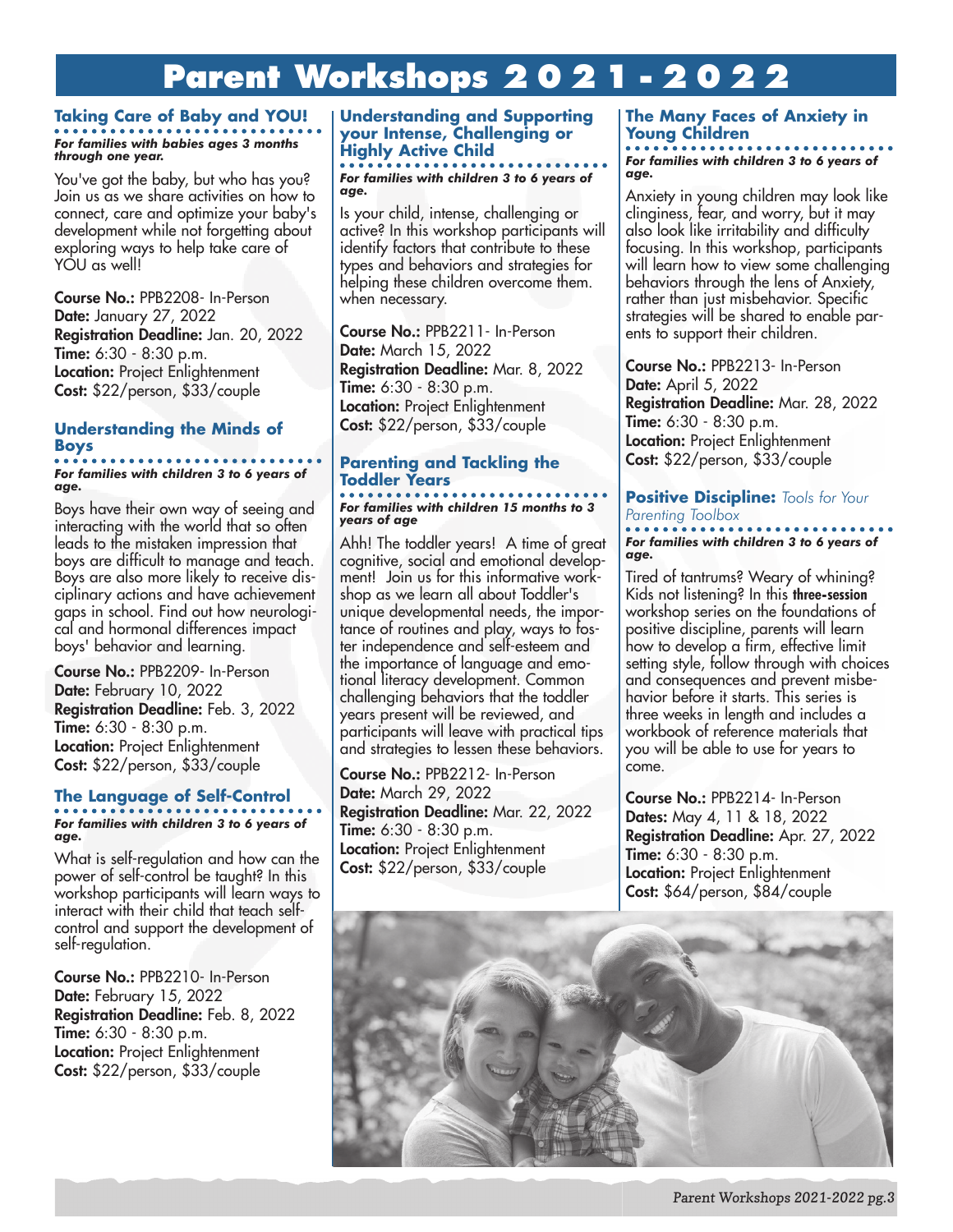## **Parent Workshops 2021-2022**

## REGISTRATION INFORMATION

#### INTENDED AUDIENCE

All workshops, virtual and in-person, are intended for parents of young children three- to five-years of age. Workshops for parents of toddlers one to three years of age will also be offered. Workshops are one and a half hours in length. All virtual workshops will occur on the Google Meet platform and in-person workshops will occur at Project Enlightenment. Per WCPSS policy, workshops may not be recorded for later viewing and may not be recorded by participants.

#### **REGISTRATION**

Enrollment is limited. Register early as registration is on a "first-come, first-served" basis upon receipt of registration and payment. Online and Mail-In Registration options are available.

#### MAIL- IN REGISTRATION

The mail-in registration form is located on the following page and is available online for download. Mail-in registrations, along with payment must be received two weeks prior to the scheduled event. Print the registration form, complete it, make a copy, and mail it along with payment (checks must be made out to Project Enlightenment) to Project Enlightenment, Parent Workshop Registration, 501 S. Boylan Avenue, Raleigh NC 27603. Once registration and payment are received an email con- firmation will be sent.

#### ONLINE REGISTRATION

You can register and pay online through our website at **https://peworkshops.wcpss.net**. Complete the registration portion and pay online by credit card (Master Card, Visa, and Discover Card only). All transactions are securely handled by Wells Fargo's Elavon Virtual Merchant. Once registration and payment are processed an email confirmation will be sent.

#### CONFIRMATION OF REGISTRATION

**Virtual Workshops:** You will receive two emails. The first will provide confirmation of your registration. The second email (closer to the scheduled workshop date) will contain the link to login. If you do not receive the second email within 24 hours of the scheduled workshop, please email tveno@wcpss.net or call 919.856.7774 x 27025. Please plan to log-in 10 minutes prior to the scheduled workshop time to ensure connectivity and that your microphone and chat features are working properly. Please know that the presenter will begin promptly as scheduled and that workshops will not be recorded and may not be recorded by participants.

In-Person Workshops: You will receive an email providing confirmation of your registration to attend the in-person work-<br>shop. If you do not receive an email confirmation, please email tveno@wcpss.net. Please know that the promptly as scheduled.

#### INCLEMENT WEATHER POLICY

Inclement weather will not affect any virtual workshops- they will occur regardless of school cancellations or closings. Timely communication will be provided regarding cancellation or rescheduling of any in-person workshops affected by inclement weather.

#### CHILD CARE

Childcare is NOT provided. Please make other arrangements for your children when attending in-person workshops.

#### **CANCELLATIONS**

Project Enlightenment maintains a no refund policy unless a workshop or series is cancelled by Project Enlightenment. Low enrollment may cause a class to be cancelled. In that event, we will alert participants one week prior to class that enrollment is low and may be cancelled. If a workshop or series is cancelled, we will notify you of any cancellations three days before the class starts.

#### QUESTIONS?

Please contact Teresa Veno via email at tveno@wcpss.net or call 919.856.7774 x 27025.

#### **WEBSITE**

To learn more about workshop offerings, visit our webiste at **wcpss.net/projectenlightenment**.

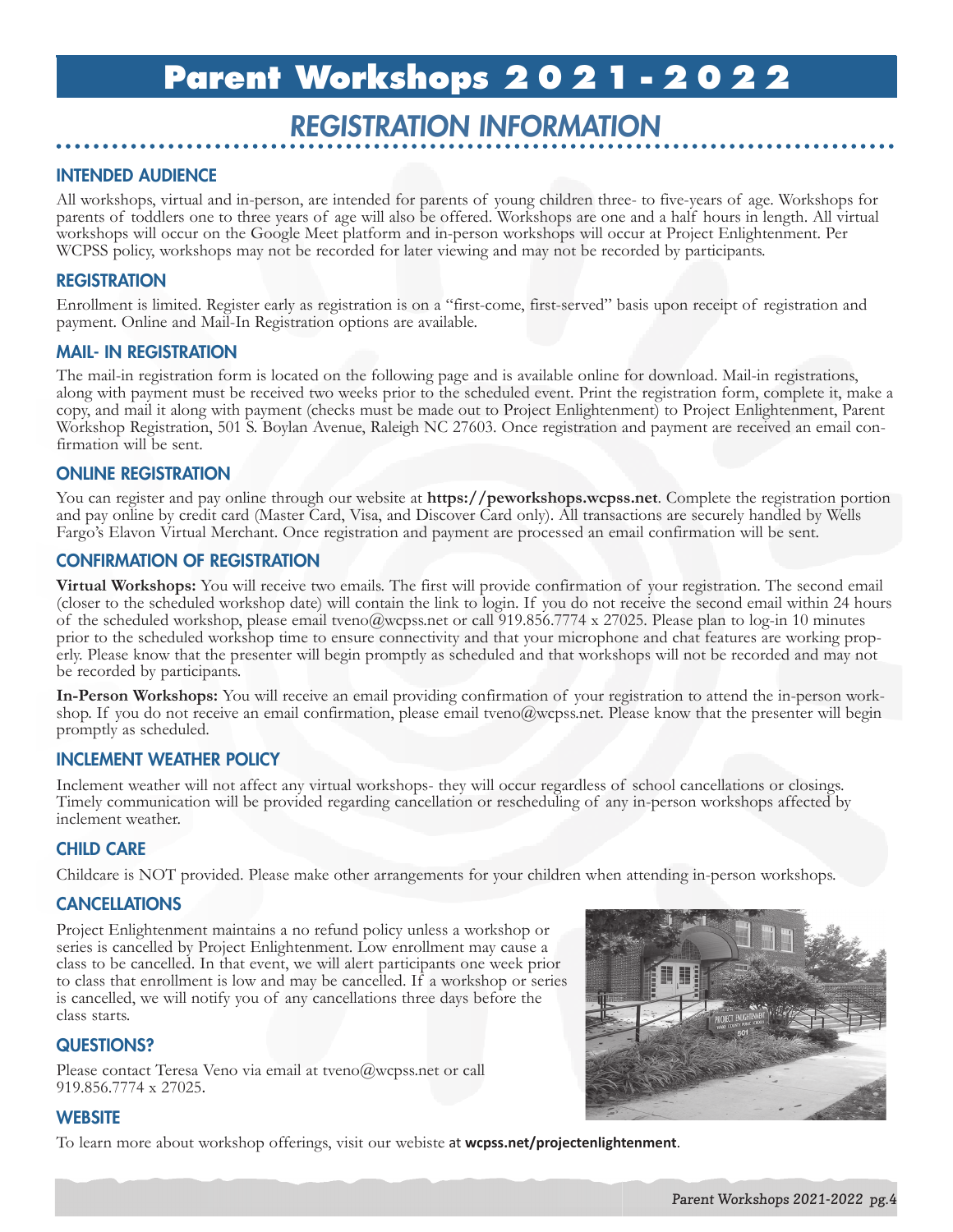### **WORKSHOP REGISTRATION AND INFORMATION**

#### Registration & Payment Options

## **There are two options to regis- ter for workshops:**

 $\mathsf{l}$  $\overline{\phantom{a}}$  $\overline{\phantom{a}}$  $\overline{1}$ T T

T

 $\mathsf{l}$ I

**ONLINE:** Individuals may register and submit secure payment online via the Parent's tab on our website at **https:// peworkshops.wcpss.net**. Payments are processed through Wells Fargo's Elavon Virtual Merchant. All information received is kept confidential and is not shared with other groups, agencies, or individuals. Once registration and payment are received, an email confirmation will be sent.

**MAIL-IN:** Complete a registration form by entering the cost of each workshop in the "Total" column. Enter the sum total of all workshops in the "Total Cost" box. Make checks payable to Project Enlightenment. (Fees can be adjusted based on financial need. Call **919-856-7774 x27025** for more information.) Registration is ONLY processed when actual payment is received.

Mail payment along with registration form to:

#### **PROJECT ENLIGHTENMENT Parent Workshops 501 S. Boylan Avenue Raleigh, NC 27603**

#### **Confirmation of Registration**

Confirmations for virtual and in-person workshops will ONLY be sent via email and ONLY after payment is received. Please write your email address legibly.

#### **Personal Contact Information**

Personal information provided for registration purposes, including phone numbers, mailing address and email addresses are for Project Enlightenment use only and will not be shared with anyone outside of Project Enlightenment. Phone numbers are used to contact participants in the event a workshop is cancelled. Email addresses are used for workshop confirmations, communications from the workshop instructors, and for periodic informational emails. To be removed from any Project Enlightenment mailing lists, contact tveno@wcpss.net.

#### *SPECIAL NOTE*

*Project Enlightenment is offering both virtual and in-person workshop sessions. PVB indicates a VIRTUAL workshop and PPB indicates an IN-PERSON workshop.* 

## Registration Form

Please print clearly and COMPLETE ALL PARTS OF THE FORM. Send the completed form along with payment to PROJECT ENLIGHTENMENT 501 S. Boylan Avenue, Raleigh, N.C. 27603.

For additional registration forms or to register online visit www.wcpss.net/projectenlightenment.

| last name                           | first name | m.i.     |
|-------------------------------------|------------|----------|
|                                     |            |          |
|                                     |            |          |
|                                     |            |          |
| spouse last name/second participant | first name | m.i.     |
|                                     |            |          |
|                                     |            |          |
|                                     |            |          |
| street address                      |            | apt. no. |
|                                     |            |          |
|                                     |            |          |
|                                     |            |          |
| city                                |            | zip      |
|                                     |            |          |
|                                     |            |          |

|              | Course<br>Number | Title                                                                                 | Date(s)               | Cost       | Total |
|--------------|------------------|---------------------------------------------------------------------------------------|-----------------------|------------|-------|
|              | <b>PVB2201</b>   | The Language of Self-Control                                                          | 9/28/2021             | \$22/\$33  |       |
|              | <b>PVB2202</b>   | The Outdoorsy Family                                                                  | 10/14/2021            | \$22/\$33  |       |
|              | <b>PVB2203</b>   | Understanding and Support-<br>ing Your Intense, Challenging or<br>Highly Active Child | 10/26/2021            | \$22/\$33  |       |
|              | PVB2204          | Parenting and Tackling the Toddler<br>Years                                           | 11/3/2021             | \$22/\$33  |       |
|              | <b>PVB2205</b>   | The Many Faces of Anxiety in<br>Young Children                                        | 11/16/2021            | \$22/\$33  |       |
|              | <b>PVB2206</b>   | Parenting Through Power Strug-<br>gles                                                | 12/8/2021             | \$22/ \$33 |       |
|              | <b>PPB2207</b>   | Fostering Positive Sibling Relation-<br>ships                                         | 1/19/2022             | \$22/\$33  |       |
|              | <b>PPB2208</b>   | Taking Care of Baby and YOU!                                                          | 1/27/2022             | \$22/\$33  |       |
|              | <b>PPB2209</b>   | Understanding the Minds of Boys                                                       | 2/10/2022             | \$22/\$33  |       |
|              | PPB2210          | The Language of Self-Control                                                          | 2/15/2022             | \$22/\$33  |       |
|              | PPB2211          | Understanding and Support-<br>ing Your Intense, Challenging or<br>Highly Active Child | 3/15/2022             | \$22/\$33  |       |
|              | PPB2212          | Parenting and Tackling the Toddler<br>Years                                           | 3/29/2022             | \$22/\$33  |       |
|              | PPB2213          | The Many Faces of Anxiety in<br>Young Children                                        | 4/5/2022              | \$22/\$33  |       |
|              | PPB2214          | Positive Discipline: Tools for Your<br>Parenting Toolbox                              | $5/4,11$ &<br>18/2022 | \$64/\$84  |       |
| Total Cost » |                  |                                                                                       |                       |            |       |